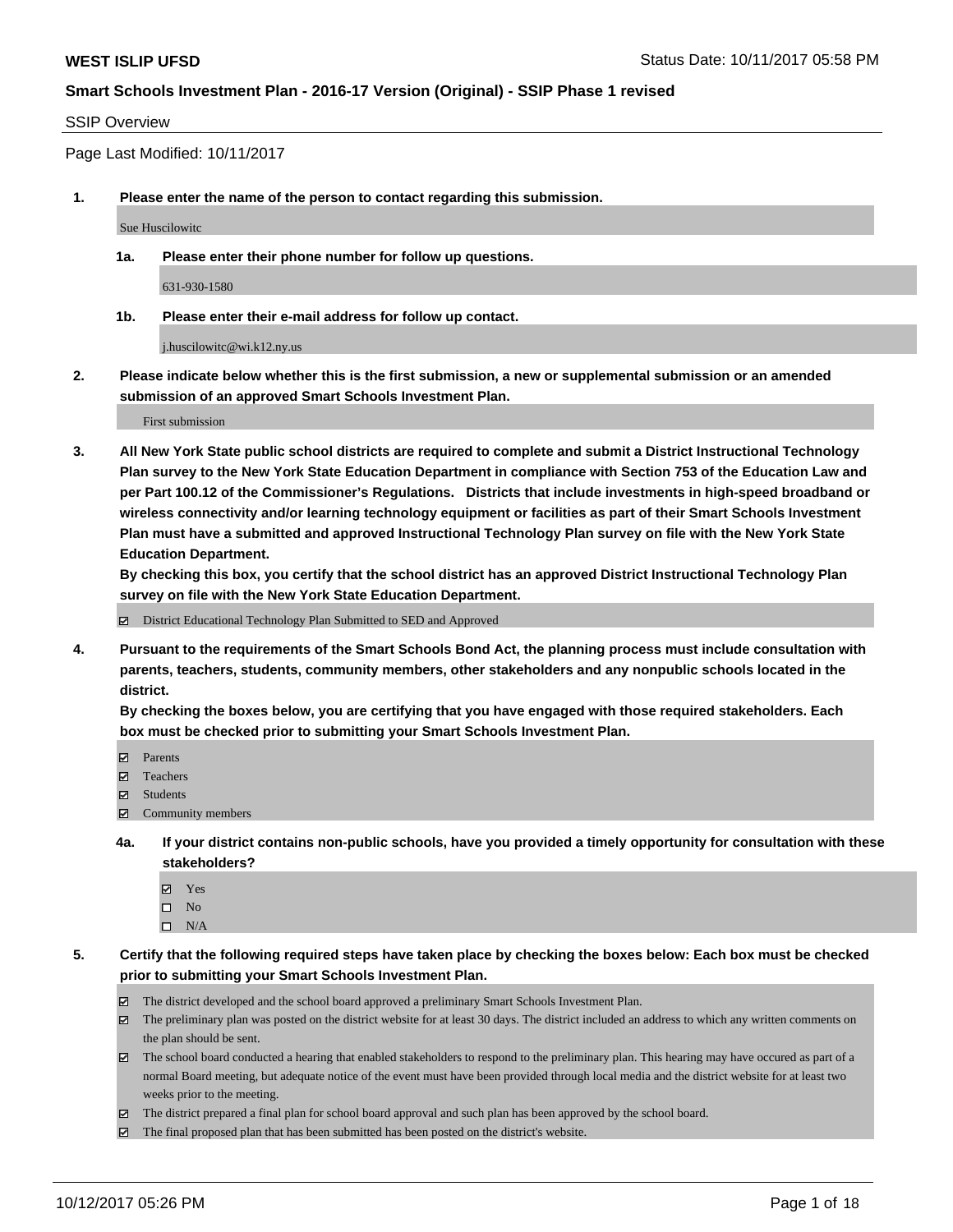#### SSIP Overview

Page Last Modified: 10/11/2017

**5a. Please upload the proposed Smart Schools Investment Plan (SSIP) that was posted on the district's website, along with any supporting materials. Note that this should be different than your recently submitted Educational Technology Survey. The Final SSIP, as approved by the School Board, should also be posted on the website and remain there during the course of the projects contained therein.**

Smart-Schools-Investment-Plan-Phase 1 Preliminary.pdf West-Islip-SSIP-Presentation-7-6-16.pdf

**5b. Enter the webpage address where the final Smart Schools Investment Plan is posted. The Plan should remain posted for the life of the included projects.**

http://www.wi.k12.ny.us/pdf/SSIP/SSIP-Final-Phase-11-29-16.pdf

**6. Please enter an estimate of the total number of students and staff that will benefit from this Smart Schools Investment Plan based on the cumulative projects submitted to date.**

4,400

**7. An LEA/School District may partner with one or more other LEA/School Districts to form a consortium to pool Smart Schools Bond Act funds for a project that meets all other Smart School Bond Act requirements. Each school district participating in the consortium will need to file an approved Smart Schools Investment Plan for the project and submit a signed Memorandum of Understanding that sets forth the details of the consortium including the roles of each respective district.**

 $\Box$  The district plans to participate in a consortium to partner with other school district(s) to implement a Smart Schools project.

**8. Please enter the name and 6-digit SED Code for each LEA/School District participating in the Consortium.**

| <b>Partner LEA/District</b> | <b>ISED BEDS Code</b> |
|-----------------------------|-----------------------|
| (No Response)               | (No Response)         |

**9. Please upload a signed Memorandum of Understanding with all of the participating Consortium partners.**

(No Response)

**10. Your district's Smart Schools Bond Act Allocation is:**

\$2,973,629

**11. Enter the budget sub-allocations by category that you are submitting for approval at this time. If you are not budgeting SSBA funds for a category, please enter 0 (zero.) If the value entered is \$0, you will not be required to complete that survey question.**

|                                       | Sub-           |
|---------------------------------------|----------------|
|                                       | Allocations    |
| School Connectivity                   | 1,640,487      |
| Connectivity Projects for Communities | $\overline{0}$ |
| <b>Classroom Technology</b>           | $\Omega$       |
| Pre-Kindergarten Classrooms           | $\overline{0}$ |
| Replace Transportable Classrooms      | $\Omega$       |
| High-Tech Security Features           | $\overline{0}$ |
| Totals:                               | 1,640,487      |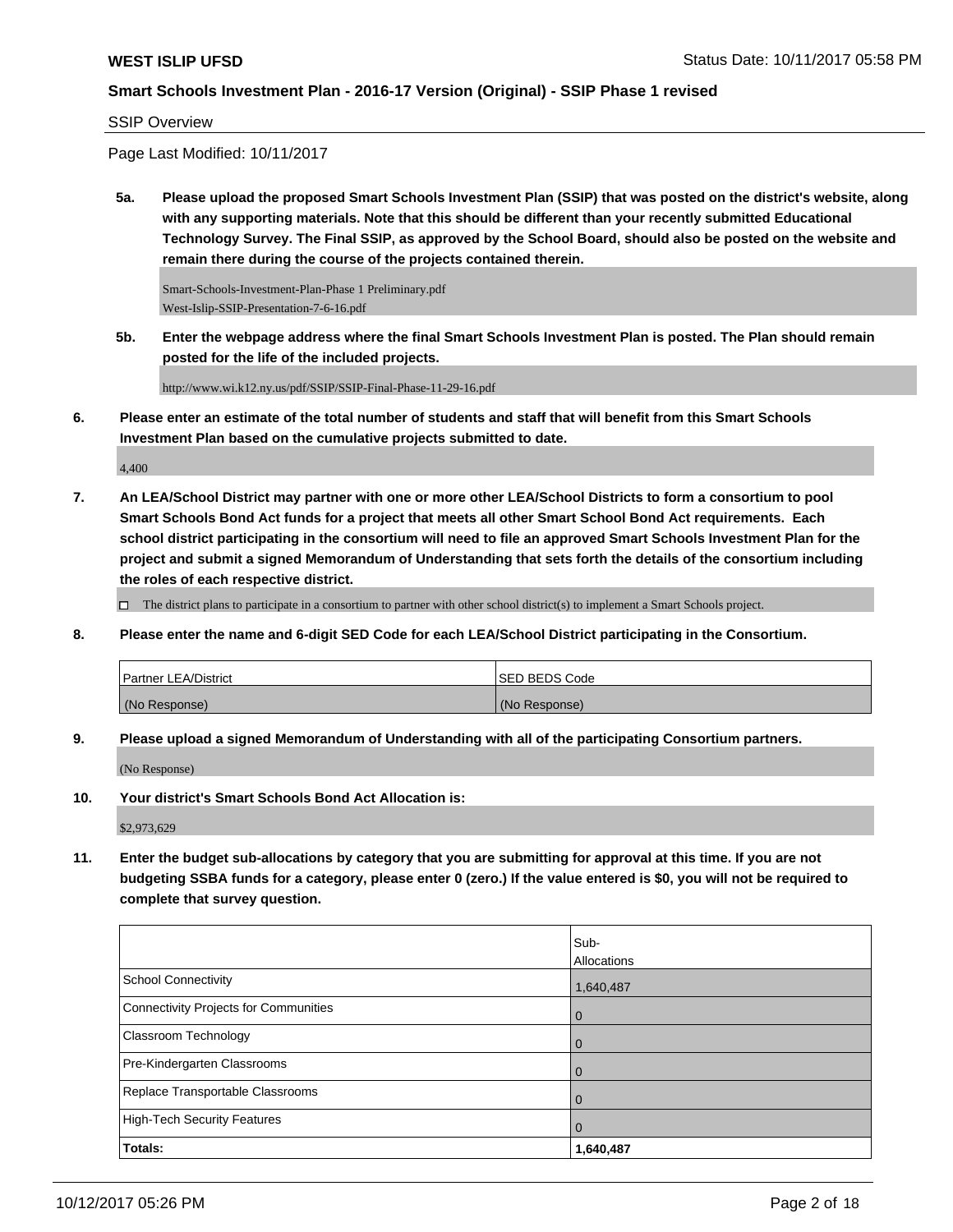### School Connectivity

Page Last Modified: 10/11/2017

- **1. In order for students and faculty to receive the maximum benefit from the technology made available under the Smart Schools Bond Act, their school buildings must possess sufficient connectivity infrastructure to ensure that devices can be used during the school day. Smart Schools Investment Plans must demonstrate that:**
	- **sufficient infrastructure that meets the Federal Communications Commission's 100 Mbps per 1,000 students standard currently exists in the buildings where new devices will be deployed, or**
	- **is a planned use of a portion of Smart Schools Bond Act funds, or**
	- **is under development through another funding source.**

**Smart Schools Bond Act funds used for technology infrastructure or classroom technology investments must increase the number of school buildings that meet or exceed the minimum speed standard of 100 Mbps per 1,000 students and staff within 12 months. This standard may be met on either a contracted 24/7 firm service or a "burstable" capability. If the standard is met under the burstable criteria, it must be:**

**1. Specifically codified in a service contract with a provider, and**

**2. Guaranteed to be available to all students and devices as needed, particularly during periods of high demand, such as computer-based testing (CBT) periods.**

# **Please describe how your district already meets or is planning to meet this standard within 12 months of plan submission.**

The West Islip School District has approximately 4,400 students, which based on the standard, means a 440 Mb connection speed is required (100Mb x 4.4 = 440 Mb). The District currently has a 1 Gb internet connection which was increased in March 2017. The funding for the bandwidth comes from the district general fund and supported additionally through eRate reimbursement.

The West Islip School District has managed fiber between buildings on the schools wide area network (WAN) that can support up to 10 Gb of connectivity. Currently West Islip has one Gb between sites for district inter connectivity but with the proposed SSBA allocations for upgrades to the West Islip School District local area network (LAN) infrastructure, the WAN could then be increased as needed to 10 Gb between schools. Additionally through eRate funding, the district has upgraded the fiber in all district schools to support the future infrastructure upgrades from the SSBA funding including network connectivity and a robust WiFi environment.

All of the above technology infrastructure investments will increase the number of school buildings that will exceed the Federal Communications Commission minimum speed standard of 100 Mbps per 1,000 students.

- **1a. If a district believes that it will be impossible to meet this standard within 12 months, it may apply for a waiver of this requirement, as described on the Smart Schools website. The waiver must be filed and approved by SED prior to submitting this survey.**
	- By checking this box, you are certifying that the school district has an approved waiver of this requirement on file with the New York State Education Department.

#### **2. Connectivity Speed Calculator (Required)**

|                         | I Number of<br>Students | Multiply by<br>100 Kbps | to Convert to<br>Required<br>Speed in Mb | Divide by 1000 Current Speed Expected<br>l in Mb | Speed to be<br>Attained Within Required<br>12 Months | <b>Expected Date</b><br>When<br>Speed Will be<br>Met |
|-------------------------|-------------------------|-------------------------|------------------------------------------|--------------------------------------------------|------------------------------------------------------|------------------------------------------------------|
| <b>Calculated Speed</b> | 4.400                   | 440.000                 | 440                                      | 1000                                             | l (No<br>Response)                                   | (No<br>Response)                                     |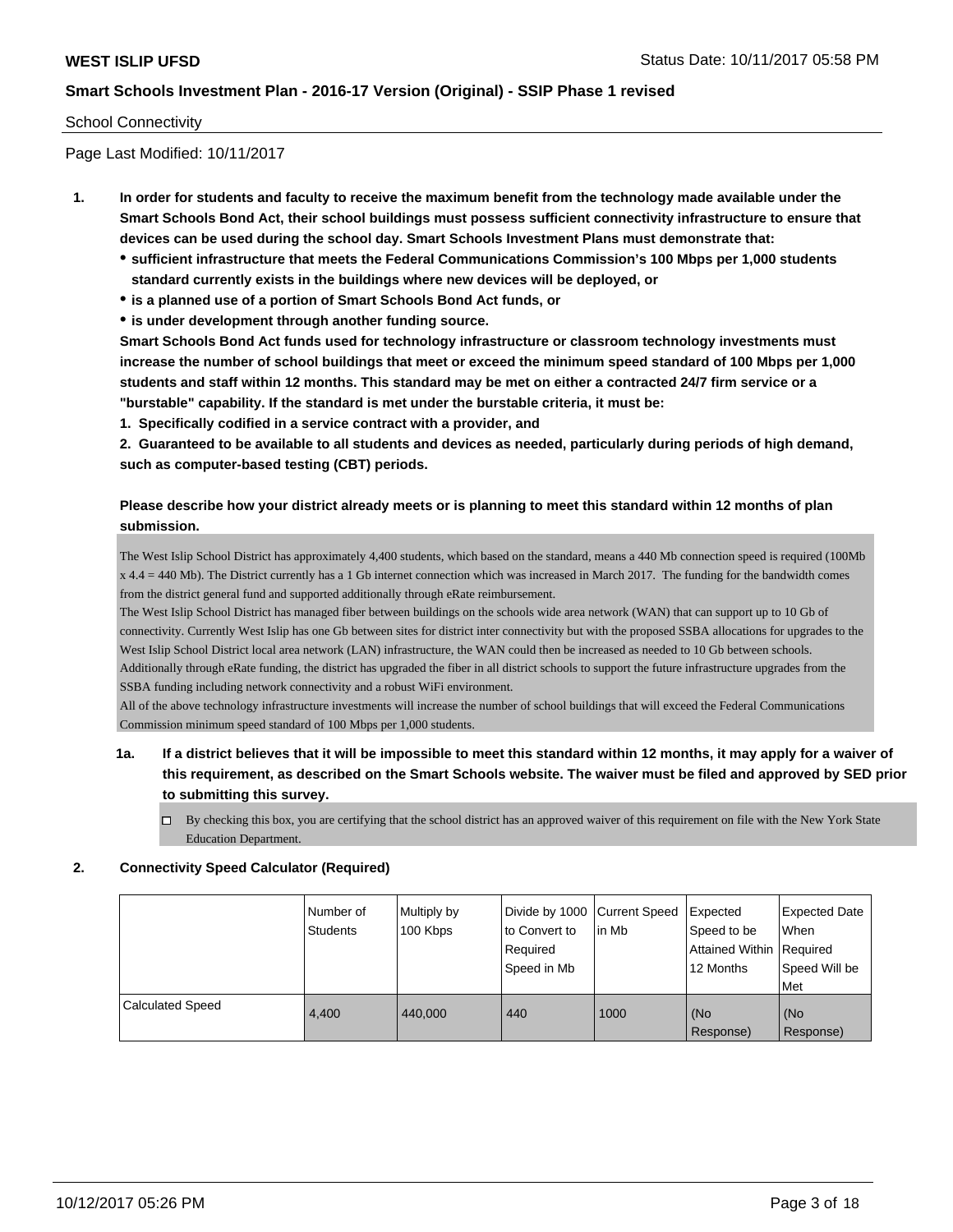#### School Connectivity

Page Last Modified: 10/11/2017

## **3. Describe how you intend to use Smart Schools Bond Act funds for high-speed broadband and/or wireless connectivity projects in school buildings.**

The West Islip School District intends on using Smart Schools Bond Act funds for capital construction costs to install a new broadband network and enterprise WiFi networking equipment on a one-time, capital improvement basis in order to expand broadband network access and increase wireless capacity in and around the school buildings for our students. Funding will be used for the purchase of all of the network/access costs, school internal connections/components and professional services required for the capital construction project. Funding for this capital project will ensure all school building meet or exceed the Federal Communications Commission minimum speed standard of 100 Mbps per 1,000 students. The district will purchase new Cisco switches replacing the current Cisco switches in place as part of the technology infrastructure. New switch purchases will support all Ethernet standards for switching and routing.

*Project 1-Infrastructure:* A significant part of the SSBA funds will be used to update an aging infrastructure to support high-speed traffic requirements for online productivity and assessment operations. The district's SSBA fund allocation will support the upgrade of its internal network backbone to accommodate fast connections and power over Ethernet (PoE). The allocation will permit the district to replace all networking switches in the seven district buildings.

*Project 2-Wireless Access:* The CISCO wireless network design will be state of the art using a density model to accommodate the entry of more personal technology and 1:1 computing. The SSBA funding allotment will be used to purchase wireless access points for each learning space - one wireless access point (WAP) per classroom and in common areas district-wide. All current access points to the latest IEEE 802.11 standards will be upgraded, and Cisco wireless components will be expanded at all schools to include wireless access points for all classrooms, instructional areas, and other areas in the district.

# **4. Describe the linkage between the district's District Instructional Technology Plan and the proposed projects. (There should be a link between your response to this question and your response to Question 1 in Part E. Curriculum and Instruction "What are the district's plans to use digital connectivity and technology to improve teaching and learning?)**

New cloud based technologies have provided an explosion of opportunities for students and teachers to powerful new learning tools that are transforming teaching and learning. Integrating technology with teaching and learning allows students an opportunity to acquire the 21st century knowledge, skills, attitudes, and values needed for the present and the future. The SSBA funding, infrastructure and a robust wireless network, will enable the district to move towards seamless cloud based access moving towards a 1:1 program for students and teachers. The proposed projects will provide an infrastructure that supports that goal and will enable the utilization of tools to connect the students to each other, to their teacher, and allow them to share, discuss and collaborate on work. They will help teachers FLIP their classroom by giving them a tool through which to practice, model and demonstrate learning tasks to all students at once, while providing students the same opportunities to share their learning with their peers. ENL students and students with disabilities will be able to practice content and technology skills with programs and hardware designed to meet their needs and enable them to make full use of technology and information resources. In summary, the linkage between the District Instructional Technology Plan and the proposed projects is to embed technology into the delivery of instruction and continue to provide equitable access to technology tools to prepare all learners to be college and career ready.

**5. If the district wishes to have students and staff access the Internet from wireless devices within the school building, or in close proximity to it, it must first ensure that it has a robust Wi-Fi network in place that has sufficient bandwidth to meet user demand.**

#### **Please describe how you have quantified this demand and how you plan to meet this demand.**

The district will use the SSBA funds for capital construction that would enable the purchase of a new reliable, high speed and secure local area network with an enterprise WiFi network with redundant controllers to manage the classroom WiFi access points. The WiFi network installation will provide coverage and capacity through the installation of one access point in every classroom and two access points in large group areas (such as Gym and Cafeterias). Each access point will have the capacity to handle 30-50 devices at one time. The average class size for our secondary schools is 28 students and for our elementary schools is 24 students. The district has quantified this demand by surveying the internet and district plans/initiatives. Furthermore, the technology department conducted walkthroughs independently and with licensed contractors to understand the scope of the WiFi necessary district wide to include, meeting state-testing requirements, 1:1 student computing programs, ability for the creation of other WiFi networks, the ability to add devices to the network, and ease/flexibility of management.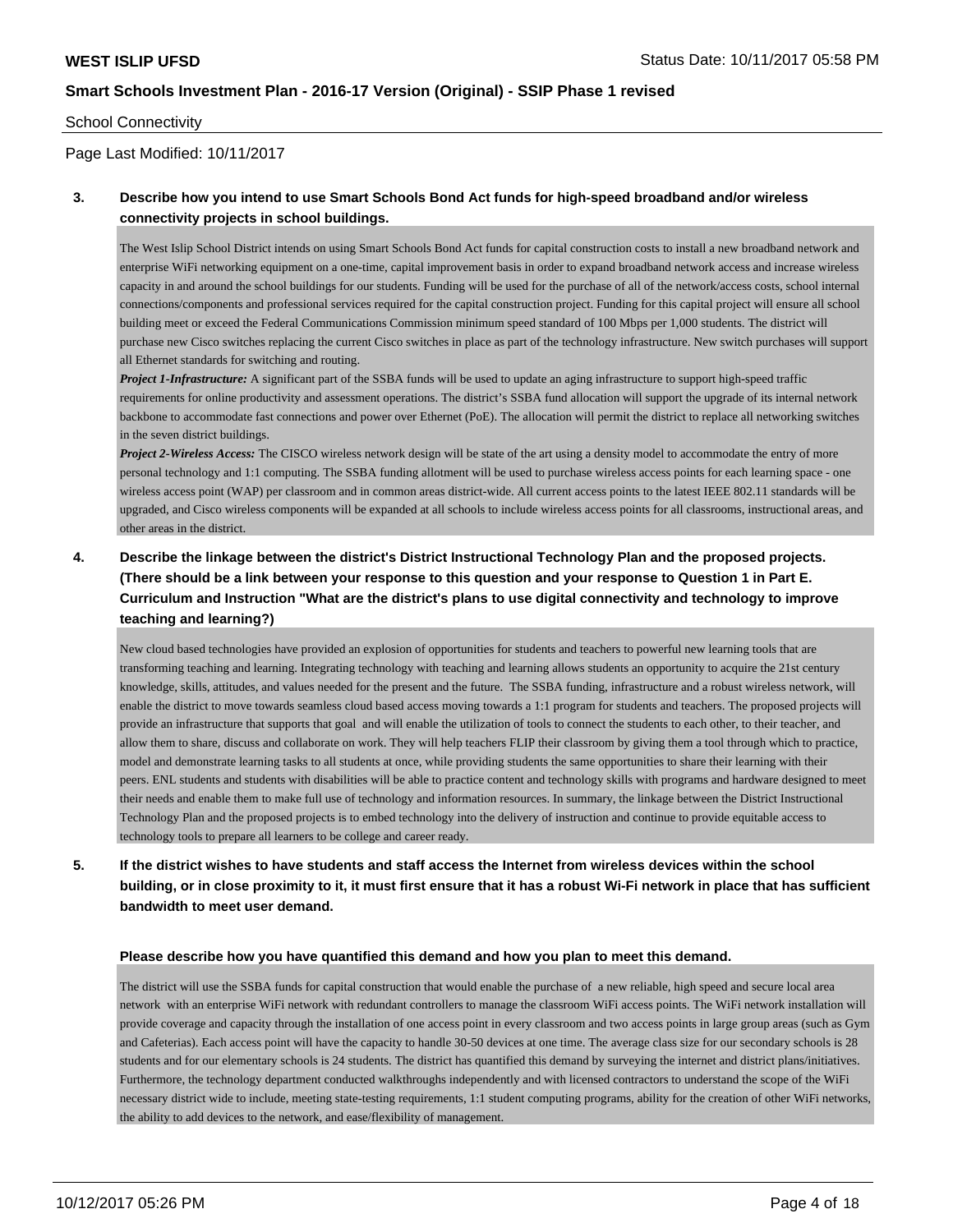#### School Connectivity

Page Last Modified: 10/11/2017

**6. As indicated on Page 5 of the guidance, the Office of Facilities Planning will have to conduct a preliminary review of all capital projects, including connectivity projects.**

**Please indicate on a separate row each project number given to you by the Office of Facilities Planning.**

| Project Number        |  |
|-----------------------|--|
| 58-05-09-03-7-999-BA1 |  |
| 58-05-09-03-7-999-007 |  |

**7. Certain high-tech security and connectivity infrastructure projects may be eligible for an expedited review process as determined by the Office of Facilities Planning.**

**Was your project deemed eligible for streamlined review?**

Yes

**7a. Districts that choose the Streamlined Review Process will be required to certify that they have reviewed all installations with their licensed architect or engineer of record and provide that person's name and license number. The licensed professional must review the products and proposed method of installation prior to implementation and review the work during and after completion in order to affirm that the work was codecompliant, if requested.**

I certify that I have reviewed all installations with a licensed architect or engineer of record.

**8. Include the name and license number of the architect or engineer of record.**

| Name                   | License Number |
|------------------------|----------------|
| Roger P. Smith, A.I.A. | 16514          |

**9. If you are submitting an allocation for School Connectivity complete this table.**

**Note that the calculated Total at the bottom of the table must equal the Total allocation for this category that you entered in the SSIP Overview overall budget.** 

|                                                   | Sub-          |
|---------------------------------------------------|---------------|
|                                                   | Allocation    |
| Network/Access Costs                              | 1,063,783     |
| Outside Plant Costs                               | (No Response) |
| <b>School Internal Connections and Components</b> | 486,804       |
| <b>Professional Services</b>                      | 89,900        |
| Testing                                           | (No Response) |
| <b>Other Upfront Costs</b>                        | (No Response) |
| <b>Other Costs</b>                                | (No Response) |
| Totals:                                           | 1,640,487     |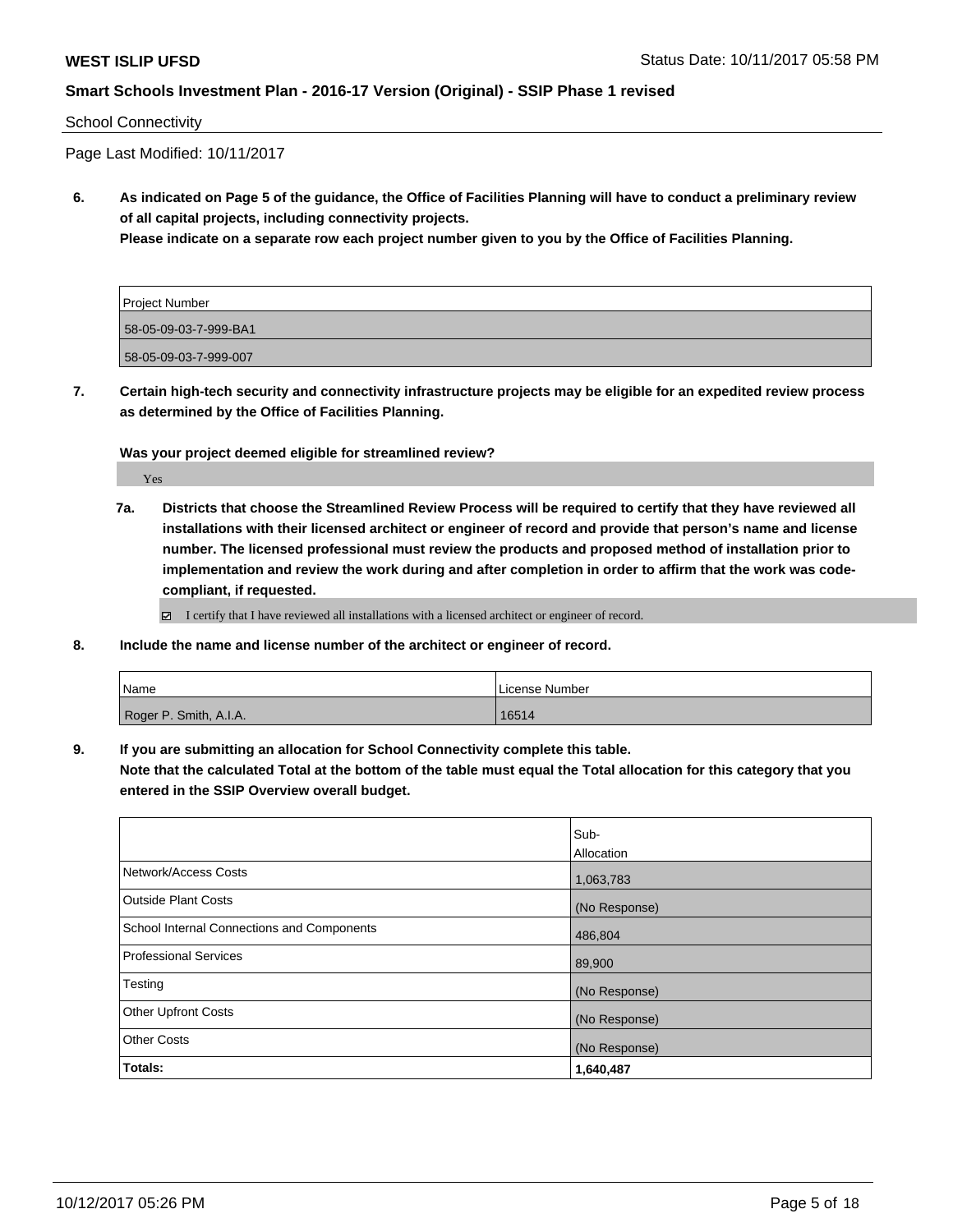#### School Connectivity

Page Last Modified: 10/11/2017

**10. Please detail the type, quantity, per unit cost and total cost of the eligible items under each sub-category. This is especially important for any expenditures listed under the "Other" category. All expenditures must be eligible for tax-exempt financing to be reimbursed through the SSBA. Sufficient detail must be provided so that we can verify this is the case. If you have any questions, please contact us directly through smartschools@nysed.gov. NOTE: Wireless Access Points should be included in this category, not under Classroom Educational Technology, except those that will be loaned/purchased for nonpublic schools. Add rows under each sub-category for additional items, as needed.**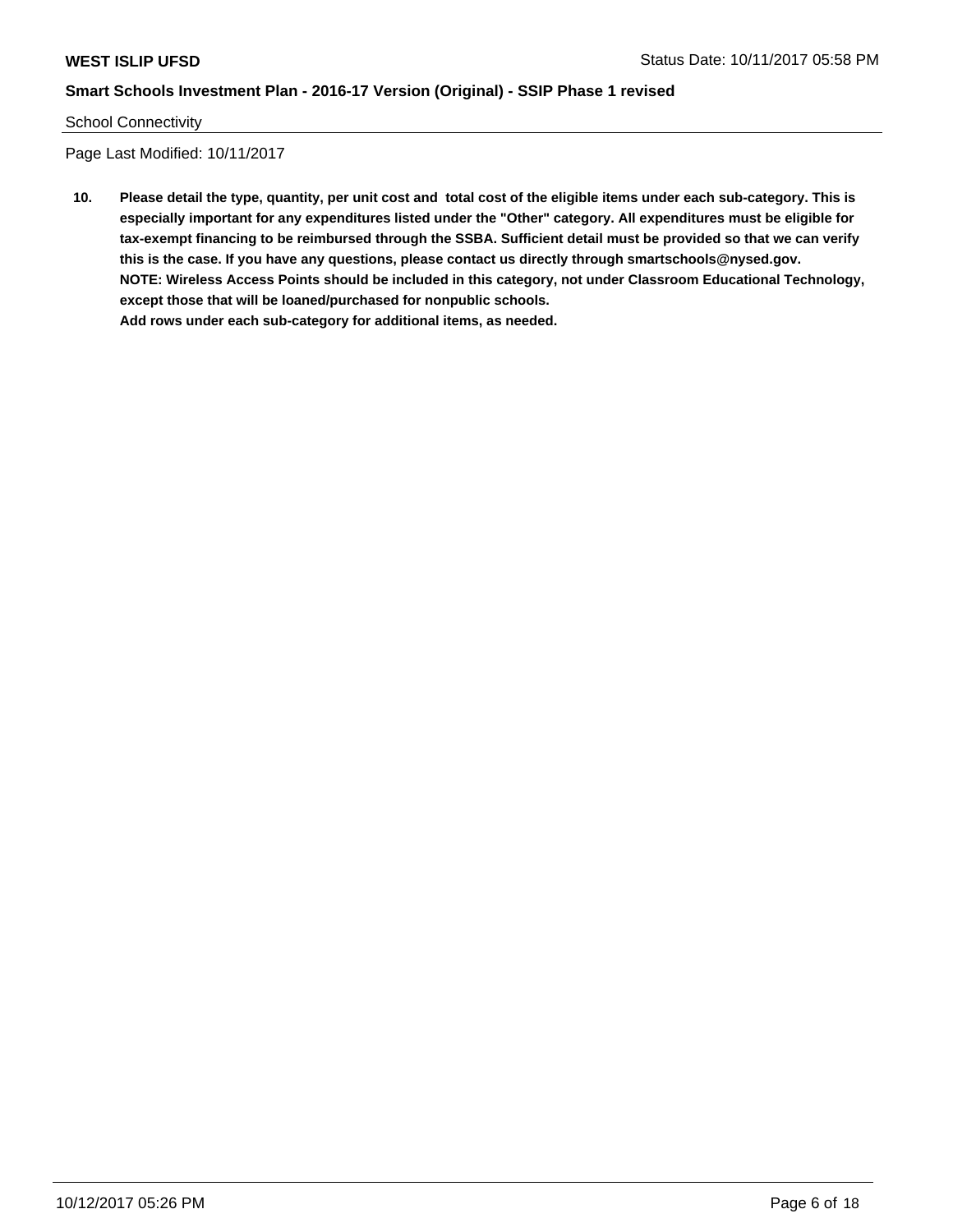# School Connectivity

| Select the allowable expenditure<br>type.<br>Repeat to add another item under | Item to be purchased                                                                                       | Quantity       | Cost per Item | <b>Total Cost</b> |
|-------------------------------------------------------------------------------|------------------------------------------------------------------------------------------------------------|----------------|---------------|-------------------|
| each type.<br>Network/Access Costs                                            | EDU-C2960X-48FPD-L, Catalyst<br>2960-X 48 GigE PoE 740W, 2 x 10G<br>SFP+, LAN Base K12                     | 66             | 5,357         | 353,539           |
| <b>Network/Access Costs</b>                                                   | C2960X-STACK, Catalyst 2960-X<br><b>FlexStack Plus Stacking Module</b>                                     | 66             | 801           | 52,843            |
| <b>Network/Access Costs</b>                                                   | WS-C3850-24XS-S, Cisco Catalyst<br>3850 24 Port 10G Fiber Switch IP<br>Base                                | $\overline{2}$ | 14,070        | 28,140            |
| <b>Network/Access Costs</b>                                                   | PWR-C1-715WAC/2, 715W AC<br>Config 1 Secondary Power Supply                                                | 2              | 670           | 1,340             |
| <b>Network/Access Costs</b>                                                   | EDU-C3850-48U-S, Cisco Catalyst<br>3850 48 Port UPOE IP Base for K12                                       | $\overline{7}$ | 9,380         | 65,660            |
| <b>Network/Access Costs</b>                                                   | PWR-C1-1100WAC=, 1100W AC<br>Config 1 Power Supply                                                         | 11             | 1,005         | 11,055            |
| <b>Network/Access Costs</b>                                                   | C3850-NM-2-10G=, Cisco Catalyst<br>3850 2 x 10GE Network Module                                            | 11             | 1,675         | 18,425            |
| <b>Network/Access Costs</b>                                                   | CISCO2911/K9, Cisco 2911 w/3 GE,4<br>EHWIC,2 DSP,1 SM,256MB<br>CF,512MB DRAM, IPB                          | $\mathbf{1}$   | 1,806         | 1,806             |
| <b>Network/Access Costs</b>                                                   | AIR-AP2802I-B-K9, 802.11ac W2 AP<br>w/CA; 4x4:3; Int Ant; 2xGbE B                                          | 500            | 868           | 433,825           |
| <b>Network/Access Costs</b>                                                   | EDU-CT5520-50-K9, Cisco 5520<br>Wireless Controller supporting 50 APs<br>K12                               | $\mathbf{1}$   | 16,750        | 16,750            |
| Network/Access Costs                                                          | LIC-CT5520-1A, Cisco 5520 Wireless<br>Controller 1 AP Adder License                                        | 500            | 134           | 67,000            |
| <b>Network/Access Costs</b>                                                   | EDU-CT5520-K9, Cisco 5520<br>Wireless Controller w/rack mounting kit<br>K12                                | 1              | 13,400        | 13,400            |
| <b>Connections/Components</b>                                                 | SFP-10G-SR-S=, 10GBASE-SR SFP<br>Module, Enterprise-Class                                                  | 70             | 436           | 30,485            |
| <b>Connections/Components</b>                                                 | SFP-10G-LR-S=, 10GBASE-LR SFP<br>Module, Enterprise-Class                                                  | 26             | 1,273         | 33,098            |
| <b>Connections/Components</b>                                                 | Cabling for WAPS-Materials                                                                                 | 1              | 83,013        | 83,013            |
| <b>Connections/Components</b>                                                 | Cabling for WAPS-Installation                                                                              | $\mathbf{1}$   | 181,883       | 181,883           |
| <b>Professional Services</b>                                                  | <b>Architectural Professional Services</b>                                                                 | $\mathbf 1$    | 89,900        | 89,900            |
| <b>Connections/Components</b>                                                 | CISCO Switch Configuration and<br>$\mathbf{1}$<br>Installation-rack and stack of switches<br>and configure |                | 125,000       | 125,000           |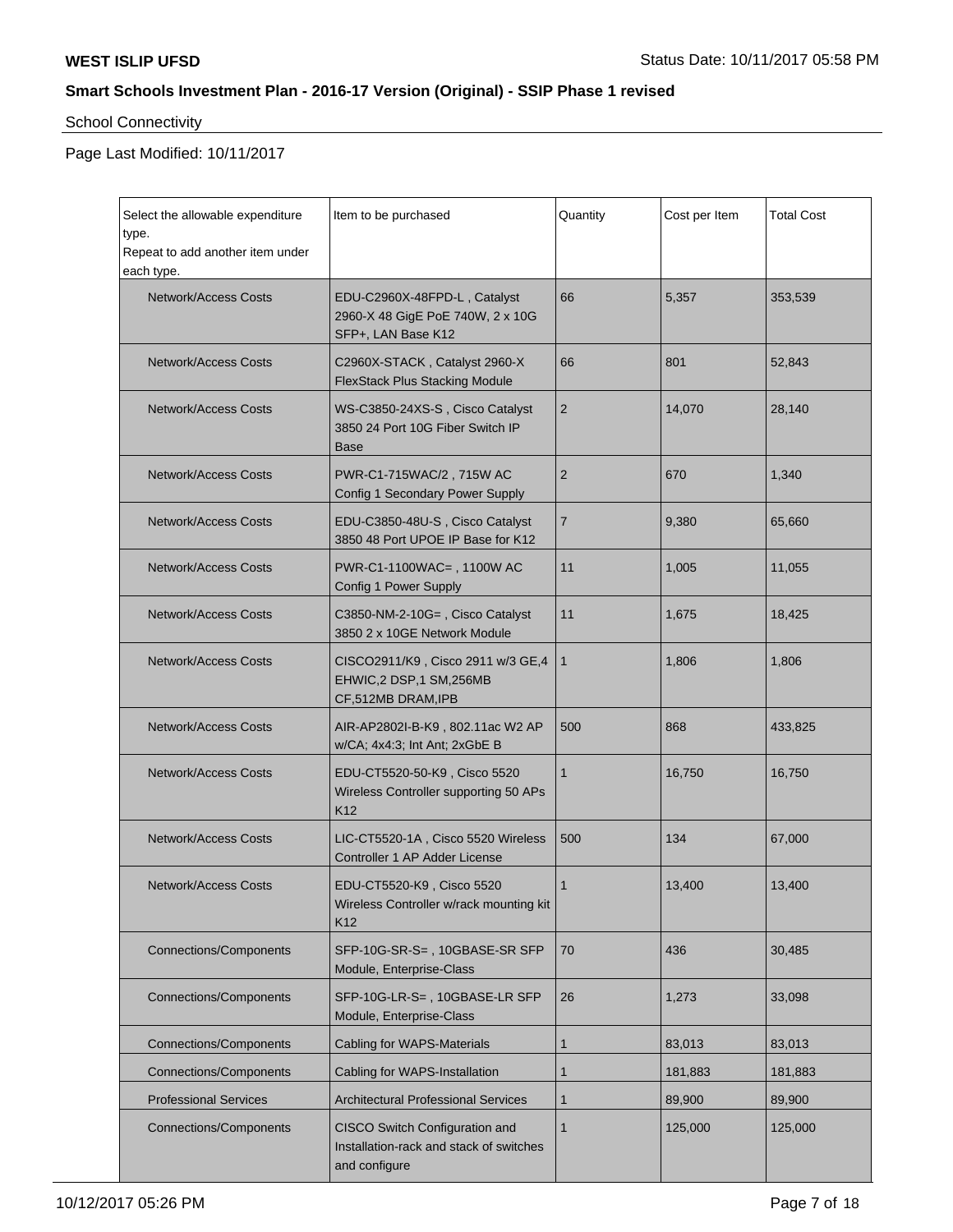School Connectivity

| Select the allowable expenditure<br>type.<br>Repeat to add another item under<br>each type. | Item to be purchased                                                     | Quantity | Cost per Item | <b>Total Cost</b> |
|---------------------------------------------------------------------------------------------|--------------------------------------------------------------------------|----------|---------------|-------------------|
| Connections/Components                                                                      | <b>CISCO Wireless LAN Deployment-</b><br>service to configure and deploy |          | 33,325        | 33,325            |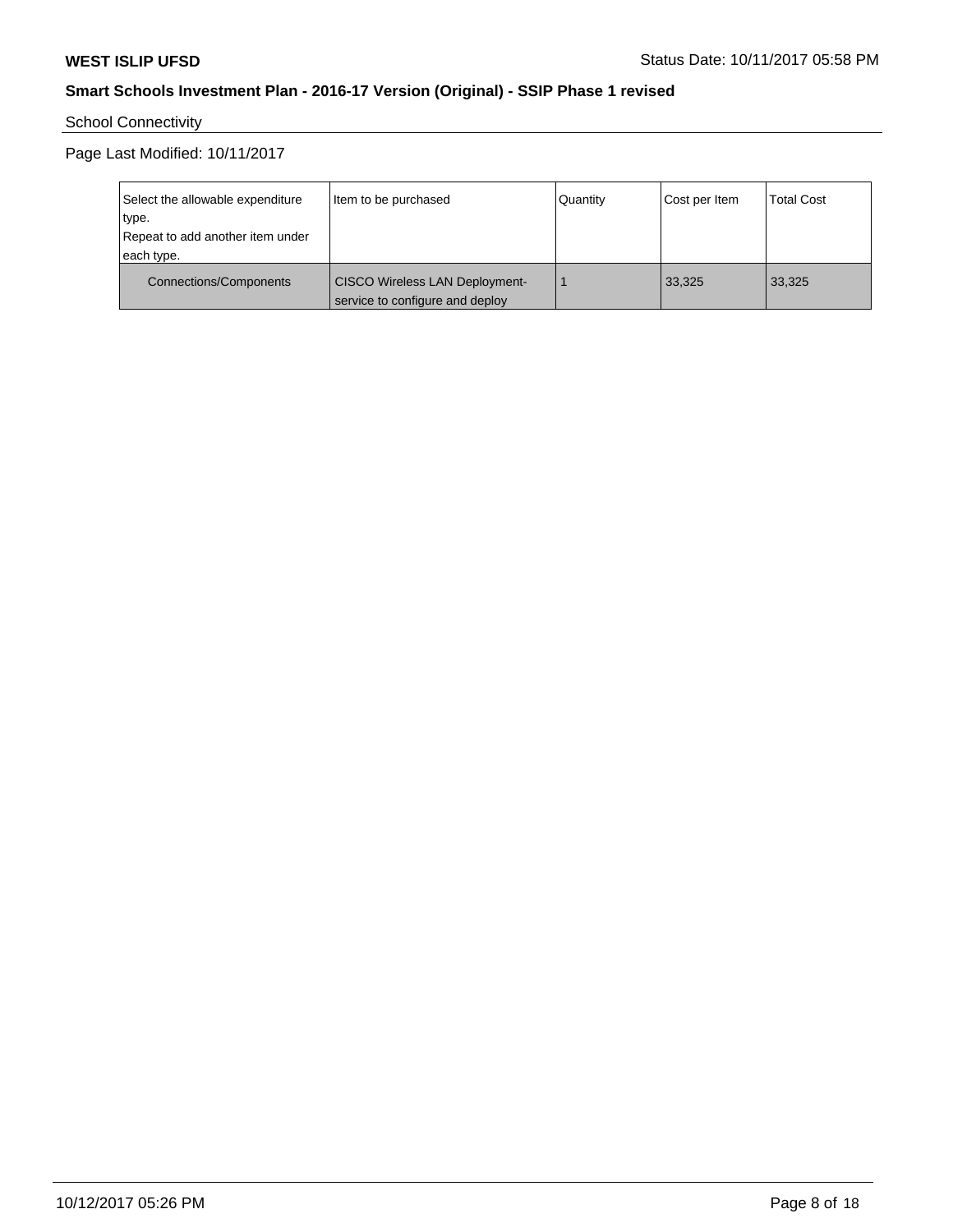Community Connectivity (Broadband and Wireless)

Page Last Modified: 10/11/2017

**1. Describe how you intend to use Smart Schools Bond Act funds for high-speed broadband and/or wireless connectivity projects in the community.**

(No Response)

**2. Please describe how the proposed project(s) will promote student achievement and increase student and/or staff access to the Internet in a manner that enhances student learning and/or instruction outside of the school day and/or school building.**

(No Response)

**3. Community connectivity projects must comply with all the necessary local building codes and regulations (building and related permits are not required prior to plan submission).**

 $\Box$  I certify that we will comply with all the necessary local building codes and regulations.

**4. Please describe the physical location of the proposed investment.**

(No Response)

**5. Please provide the initial list of partners participating in the Community Connectivity Broadband Project, along with their Federal Tax Identification (Employer Identification) number.**

| <b>Project Partners</b> | l Federal ID # |
|-------------------------|----------------|
| (No Response)           | (No Response)  |

**6. If you are submitting an allocation for Community Connectivity, complete this table. Note that the calculated Total at the bottom of the table must equal the Total allocation for this category that you entered in the SSIP Overview overall budget.**

|                                    | Sub-Allocation |
|------------------------------------|----------------|
| Network/Access Costs               | (No Response)  |
| <b>Outside Plant Costs</b>         | (No Response)  |
| <b>Tower Costs</b>                 | (No Response)  |
| <b>Customer Premises Equipment</b> | (No Response)  |
| <b>Professional Services</b>       | (No Response)  |
| Testing                            | (No Response)  |
| <b>Other Upfront Costs</b>         | (No Response)  |
| <b>Other Costs</b>                 | (No Response)  |
| Totals:                            | 0              |

**7. Please detail the type, quantity, per unit cost and total cost of the eligible items under each sub-category. This is especially important for any expenditures listed under the "Other" category. All expenditures must be capital-bond eligible to be reimbursed through the SSBA. If you have any questions, please contact us directly through smartschools@nysed.gov.**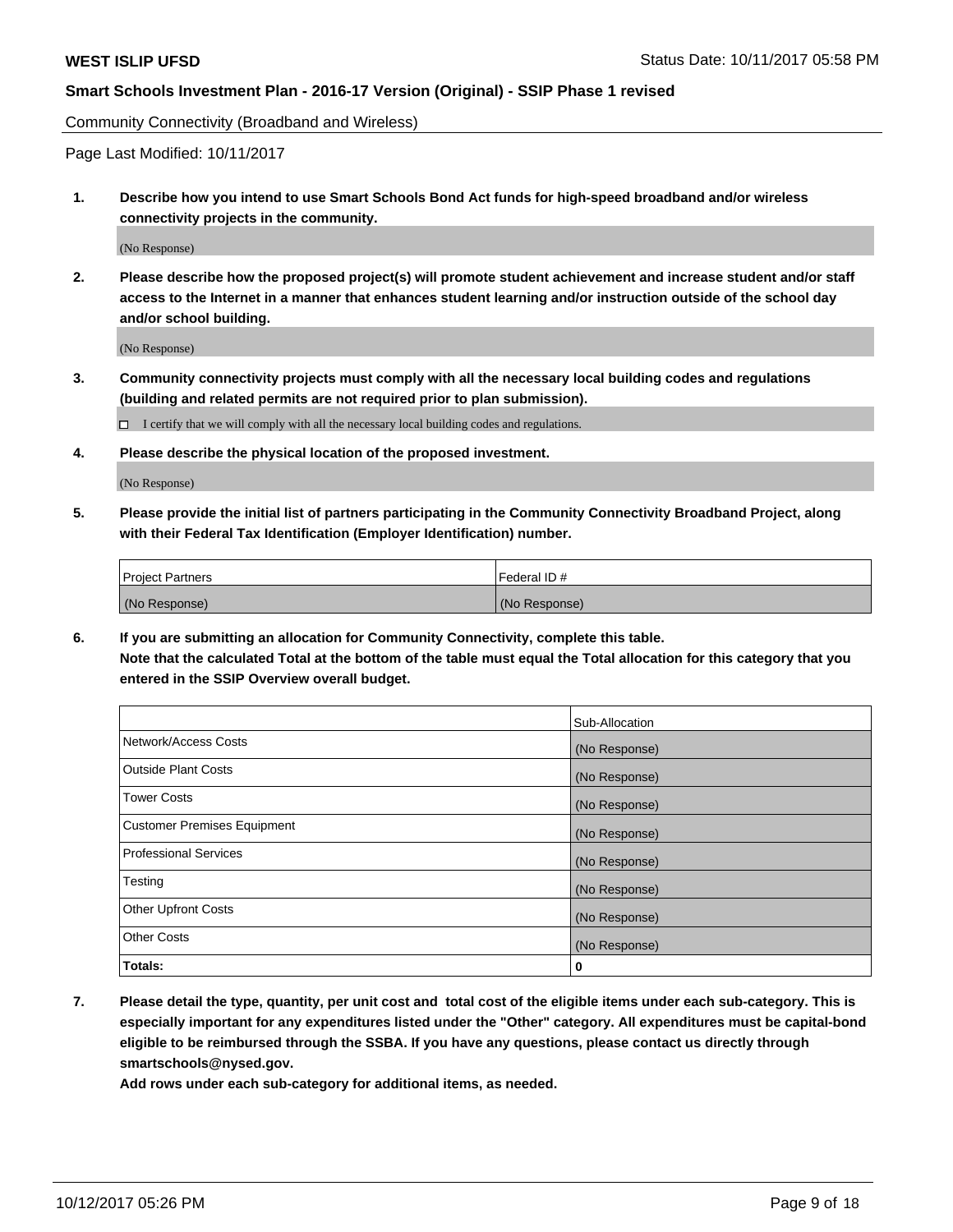Community Connectivity (Broadband and Wireless)

| Select the allowable expenditure<br>type.<br>Repeat to add another item under | Item to be purchased | Quantity      | Cost per Item | <b>Total Cost</b> |
|-------------------------------------------------------------------------------|----------------------|---------------|---------------|-------------------|
| each type.                                                                    |                      |               |               |                   |
| (No Response)                                                                 | (No Response)        | (No Response) | (No Response) | (No Response)     |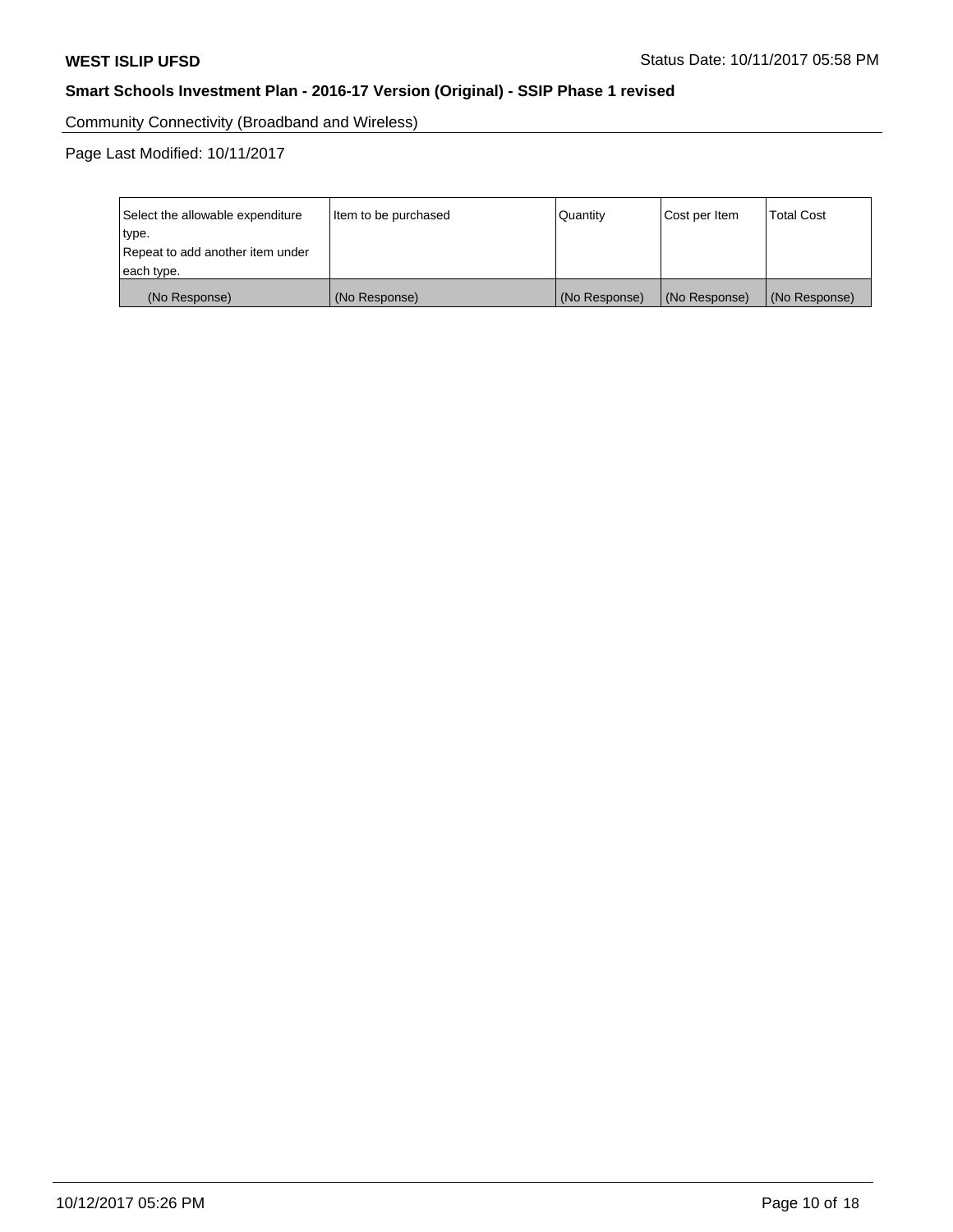## Classroom Learning Technology

Page Last Modified: 10/11/2017

**1. In order for students and faculty to receive the maximum benefit from the technology made available under the Smart Schools Bond Act, their school buildings must possess sufficient connectivity infrastructure to ensure that devices can be used during the school day. Smart Schools Investment Plans must demonstrate that sufficient infrastructure that meets the Federal Communications Commission's 100 Mbps per 1,000 students standard currently exists in the buildings where new devices will be deployed, or is a planned use of a portion of Smart Schools Bond Act funds, or is under development through another funding source.**

**Smart Schools Bond Act funds used for technology infrastructure or classroom technology investments must increase the number of school buildings that meet or exceed the minimum speed standard of 100 Mbps per 1,000 students and staff within 12 months. This standard may be met on either a contracted 24/7 firm service or a "burstable" capability. If the standard is met under the burstable criteria, it must be:**

**1. Specifically codified in a service contract with a provider, and**

**2. Guaranteed to be available to all students and devices as needed, particularly during periods of high demand, such as computer-based testing (CBT) periods.**

**Please describe how your district already meets or is planning to meet this standard within 12 months of plan submission.**

(No Response)

- **1a. If a district believes that it will be impossible to meet this standard within 12 months, it may apply for a waiver of this requirement, as described on the Smart Schools website. The waiver must be filed and approved by SED prior to submitting this survey.**
	- $\Box$  By checking this box, you are certifying that the school district has an approved waiver of this requirement on file with the New York State Education Department.
- **2. Connectivity Speed Calculator (Required)**

|                         | Number of<br><b>Students</b> | Multiply by<br>100 Kbps | Divide by 1000 Current Speed<br>to Convert to<br>Reauired<br>Speed in Mb | l in Mb          | Expected<br>Speed to be<br>Attained Within   Required<br>12 Months | Expected Date<br>When<br>Speed Will be<br>Met |
|-------------------------|------------------------------|-------------------------|--------------------------------------------------------------------------|------------------|--------------------------------------------------------------------|-----------------------------------------------|
| <b>Calculated Speed</b> | (No<br>Response)             | (No Response)           | (No<br>Response)                                                         | (No<br>Response) | (No<br>Response)                                                   | (No<br>Response)                              |

**3. If the district wishes to have students and staff access the Internet from wireless devices within the school building, or in close proximity to it, it must first ensure that it has a robust Wi-Fi network in place that has sufficient bandwidth to meet user demand.**

**Please describe how you have quantified this demand and how you plan to meet this demand.**

(No Response)

**4. All New York State public school districts are required to complete and submit an Instructional Technology Plan survey to the New York State Education Department in compliance with Section 753 of the Education Law and per Part 100.12 of the Commissioner's Regulations.**

**Districts that include educational technology purchases as part of their Smart Schools Investment Plan must have a submitted and approved Instructional Technology Plan survey on file with the New York State Education Department.**

By checking this box, you are certifying that the school district has an approved Instructional Technology Plan survey on file with the New York State Education Department.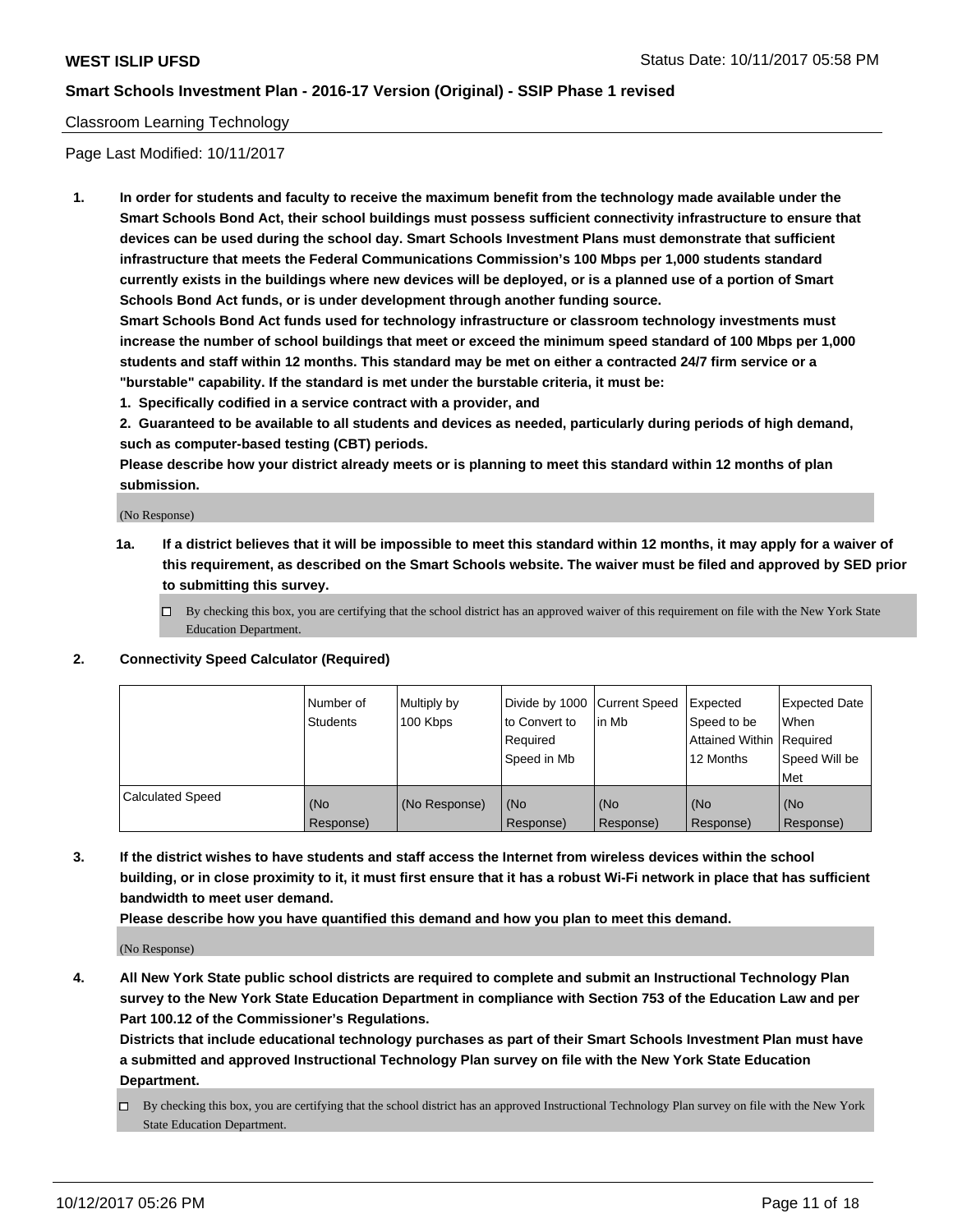#### Classroom Learning Technology

Page Last Modified: 10/11/2017

**5. Describe the devices you intend to purchase and their compatibility with existing or planned platforms or systems. Specifically address the adequacy of each facility's electrical, HVAC and other infrastructure necessary to install and support the operation of the planned technology.**

(No Response)

- **6. Describe how the proposed technology purchases will:**
	- **> enhance differentiated instruction;**
	- **> expand student learning inside and outside the classroom;**
	- **> benefit students with disabilities and English language learners; and**
	- **> contribute to the reduction of other learning gaps that have been identified within the district.**

**The expectation is that districts will place a priority on addressing the needs of students who struggle to succeed in a rigorous curriculum. Responses in this section should specifically address this concern and align with the district's Instructional Technology Plan (in particular Question 2 of E. Curriculum and Instruction: "Does the district's instructional technology plan address the needs of students with disabilities to ensure equitable access to instruction, materials and assessments?" and Question 3 of the same section: "Does the district's instructional technology plan address the provision of assistive technology specifically for students with disabilities to ensure access to and participation in the general curriculum?"**

(No Response)

**7. Where appropriate, describe how the proposed technology purchases will enhance ongoing communication with parents and other stakeholders and help the district facilitate technology-based regional partnerships, including distance learning and other efforts.**

(No Response)

**8. Describe the district's plan to provide professional development to ensure that administrators, teachers and staff can employ the technology purchased to enhance instruction successfully.**

**Note: This response should be aligned and expanded upon in accordance with your district's response to Question 1 of F. Professional Development of your Instructional Technology Plan: "Please provide a summary of professional development offered to teachers and staff, for the time period covered by this plan, to support technology to enhance teaching and learning. Please include topics, audience and method of delivery within your summary."**

(No Response)

- **9. Districts must contact the SUNY/CUNY teacher preparation program that supplies the largest number of the district's new teachers to request advice on innovative uses and best practices at the intersection of pedagogy and educational technology.**
	- By checking this box, you certify that you have contacted the SUNY/CUNY teacher preparation program that supplies the largest number of your new teachers to request advice on these issues.
	- **9a. Please enter the name of the SUNY or CUNY Institution that you contacted.**

(No Response)

**9b. Enter the primary Institution phone number.**

(No Response)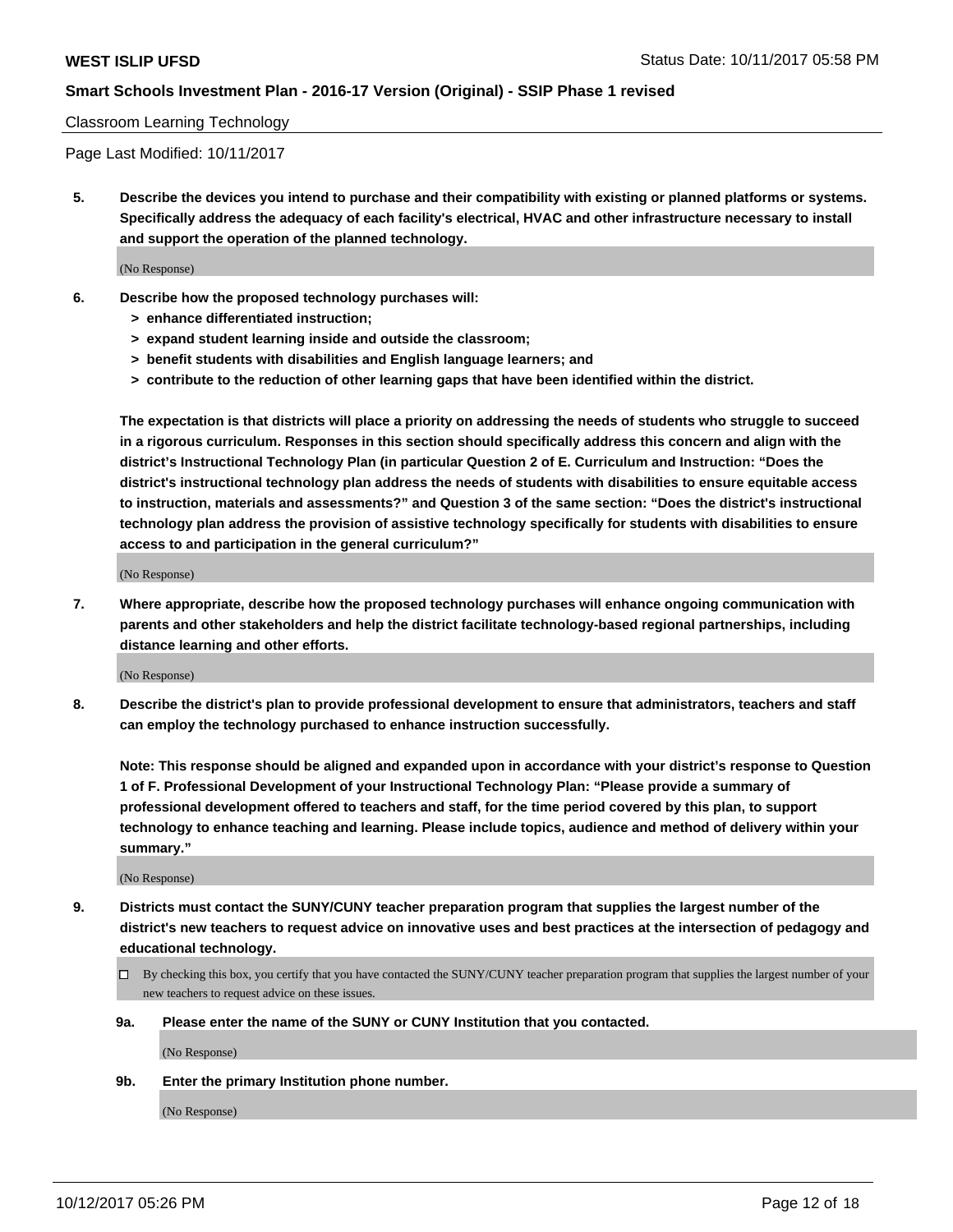Classroom Learning Technology

Page Last Modified: 10/11/2017

**9c. Enter the name of the contact person with whom you consulted and/or will be collaborating with on innovative uses of technology and best practices.**

(No Response)

**10. A district whose Smart Schools Investment Plan proposes the purchase of technology devices and other hardware must account for nonpublic schools in the district.**

**Are there nonpublic schools within your school district?**

Yes

 $\square$  No

**11. Nonpublic Classroom Technology Loan Calculator**

**The Smart Schools Bond Act provides that any Classroom Learning Technology purchases made using Smart Schools funds shall be lent, upon request, to nonpublic schools in the district. However, no school district shall be required to loan technology in amounts greater than the total obtained and spent on technology pursuant to the Smart Schools Bond Act and the value of such loan may not exceed the total of \$250 multiplied by the nonpublic school enrollment in the base year at the time of enactment.**

**See:**

**http://www.p12.nysed.gov/mgtserv/smart\_schools/docs/Smart\_Schools\_Bond\_Act\_Guidance\_04.27.15\_Final.pdf.**

|                                       | 1. Classroom   | l 2. Public   | 3. Nonpublic | l 4. Sum of | 15. Total Per                                                                                 | 6. Total       |
|---------------------------------------|----------------|---------------|--------------|-------------|-----------------------------------------------------------------------------------------------|----------------|
|                                       | Technology     | Enrollment    | Enrollment   | Public and  | Pupil Sub-                                                                                    | Nonpublic Loan |
|                                       | Sub-allocation | $(2014 - 15)$ | $(2014-15)$  | l Nonpublic | allocation                                                                                    | Amount         |
|                                       |                |               |              | Enrollment  |                                                                                               |                |
| Calculated Nonpublic Loan<br>  Amount |                |               |              |             | (No Response)   (No Response)   (No Response)   (No Response)   (No Response)   (No Response) |                |

**12. To ensure the sustainability of technology purchases made with Smart Schools funds, districts must demonstrate a long-term plan to maintain and replace technology purchases supported by Smart Schools Bond Act funds. This sustainability plan shall demonstrate a district's capacity to support recurring costs of use that are ineligible for Smart Schools Bond Act funding such as device maintenance, technical support, Internet and wireless fees, maintenance of hotspots, staff professional development, building maintenance and the replacement of incidental items. Further, such a sustainability plan shall include a long-term plan for the replacement of purchased devices and equipment at the end of their useful life with other funding sources.**

 $\Box$  By checking this box, you certify that the district has a sustainability plan as described above.

**13. Districts must ensure that devices purchased with Smart Schools Bond funds will be distributed, prepared for use, maintained and supported appropriately. Districts must maintain detailed device inventories in accordance with generally accepted accounting principles.**

By checking this box, you certify that the district has a distribution and inventory management plan and system in place.

**14. If you are submitting an allocation for Classroom Learning Technology complete this table. Note that the calculated Total at the bottom of the table must equal the Total allocation for this category that you entered in the SSIP Overview overall budget.**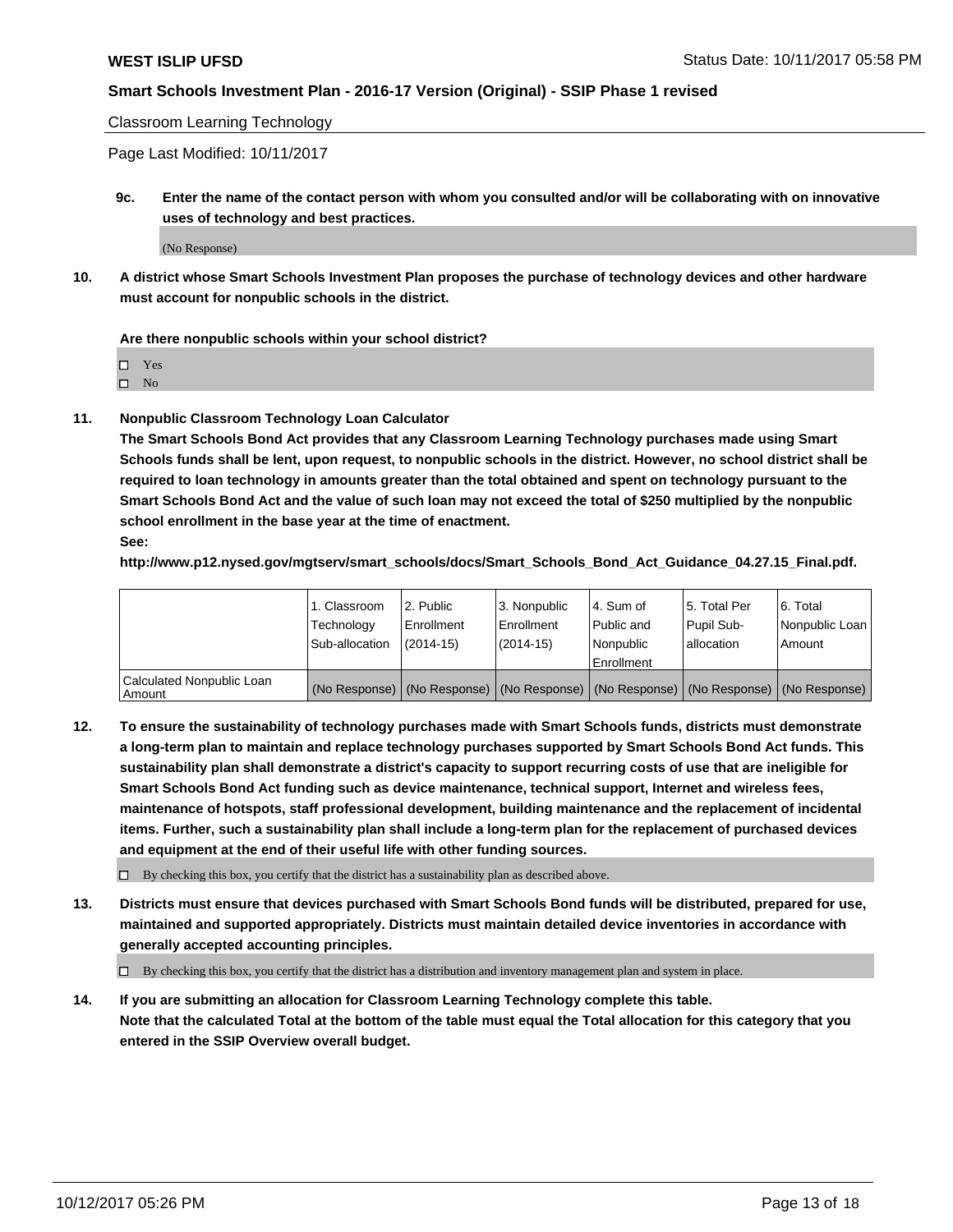## Classroom Learning Technology

Page Last Modified: 10/11/2017

|                          | Sub-Allocation |
|--------------------------|----------------|
| Interactive Whiteboards  | (No Response)  |
| Computer Servers         | (No Response)  |
| <b>Desktop Computers</b> | (No Response)  |
| Laptop Computers         | (No Response)  |
| <b>Tablet Computers</b>  | (No Response)  |
| <b>Other Costs</b>       | (No Response)  |
| Totals:                  | 0              |

**15. Please detail the type, quantity, per unit cost and total cost of the eligible items under each sub-category. This is especially important for any expenditures listed under the "Other" category. All expenditures must be capital-bond eligible to be reimbursed through the SSBA. If you have any questions, please contact us directly through smartschools@nysed.gov.**

**Please specify in the "Item to be Purchased" field which specific expenditures and items are planned to meet the district's nonpublic loan requirement, if applicable.**

**NOTE: Wireless Access Points that will be loaned/purchased for nonpublic schools should ONLY be included in this category, not under School Connectivity, where public school districts would list them.**

| Select the allowable expenditure<br>∣type. | Iltem to be Purchased | Quantity      | Cost per Item | <b>Total Cost</b> |
|--------------------------------------------|-----------------------|---------------|---------------|-------------------|
| Repeat to add another item under           |                       |               |               |                   |
| each type.                                 |                       |               |               |                   |
| (No Response)                              | (No Response)         | (No Response) | (No Response) | (No Response)     |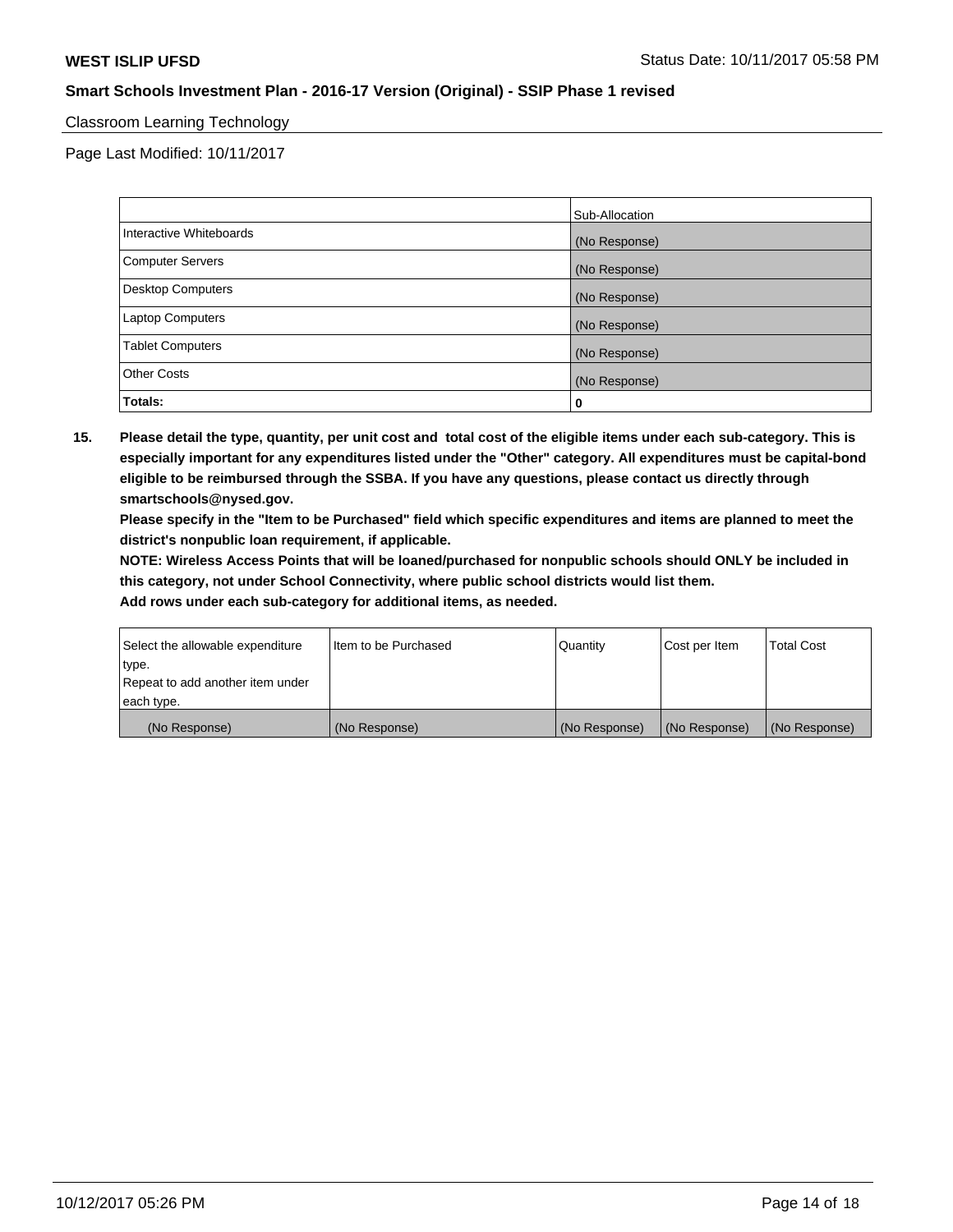#### Pre-Kindergarten Classrooms

Page Last Modified: 10/11/2017

**1. Provide information regarding how and where the district is currently serving pre-kindergarten students and justify the need for additional space with enrollment projections over 3 years.**

(No Response)

- **2. Describe the district's plan to construct, enhance or modernize education facilities to accommodate prekindergarten programs. Such plans must include:**
	- **Specific descriptions of what the district intends to do to each space;**
	- **An affirmation that pre-kindergarten classrooms will contain a minimum of 900 square feet per classroom;**
	- **The number of classrooms involved;**
	- **The approximate construction costs per classroom; and**
	- **Confirmation that the space is district-owned or has a long-term lease that exceeds the probable useful life of the improvements.**

(No Response)

**3. Smart Schools Bond Act funds may only be used for capital construction costs. Describe the type and amount of additional funds that will be required to support ineligible ongoing costs (e.g. instruction, supplies) associated with any additional pre-kindergarten classrooms that the district plans to add.**

(No Response)

**4. All plans and specifications for the erection, repair, enlargement or remodeling of school buildings in any public school district in the State must be reviewed and approved by the Commissioner. Districts that plan capital projects using their Smart Schools Bond Act funds will undergo a Preliminary Review Process by the Office of Facilities Planning.**

**Please indicate on a separate row each project number given to you by the Office of Facilities Planning.**

| Project Number |  |
|----------------|--|
| (No Response)  |  |

**5. If you have made an allocation for Pre-Kindergarten Classrooms, complete this table.**

**Note that the calculated Total at the bottom of the table must equal the Total allocation for this category that you entered in the SSIP Overview overall budget.**

|                                          | Sub-Allocation |
|------------------------------------------|----------------|
| Construct Pre-K Classrooms               | (No Response)  |
| Enhance/Modernize Educational Facilities | (No Response)  |
| <b>Other Costs</b>                       | (No Response)  |
| <b>Totals:</b>                           | 0              |

**6. Please detail the type, quantity, per unit cost and total cost of the eligible items under each sub-category. This is especially important for any expenditures listed under the "Other" category. All expenditures must be capital-bond eligible to be reimbursed through the SSBA. If you have any questions, please contact us directly through smartschools@nysed.gov.**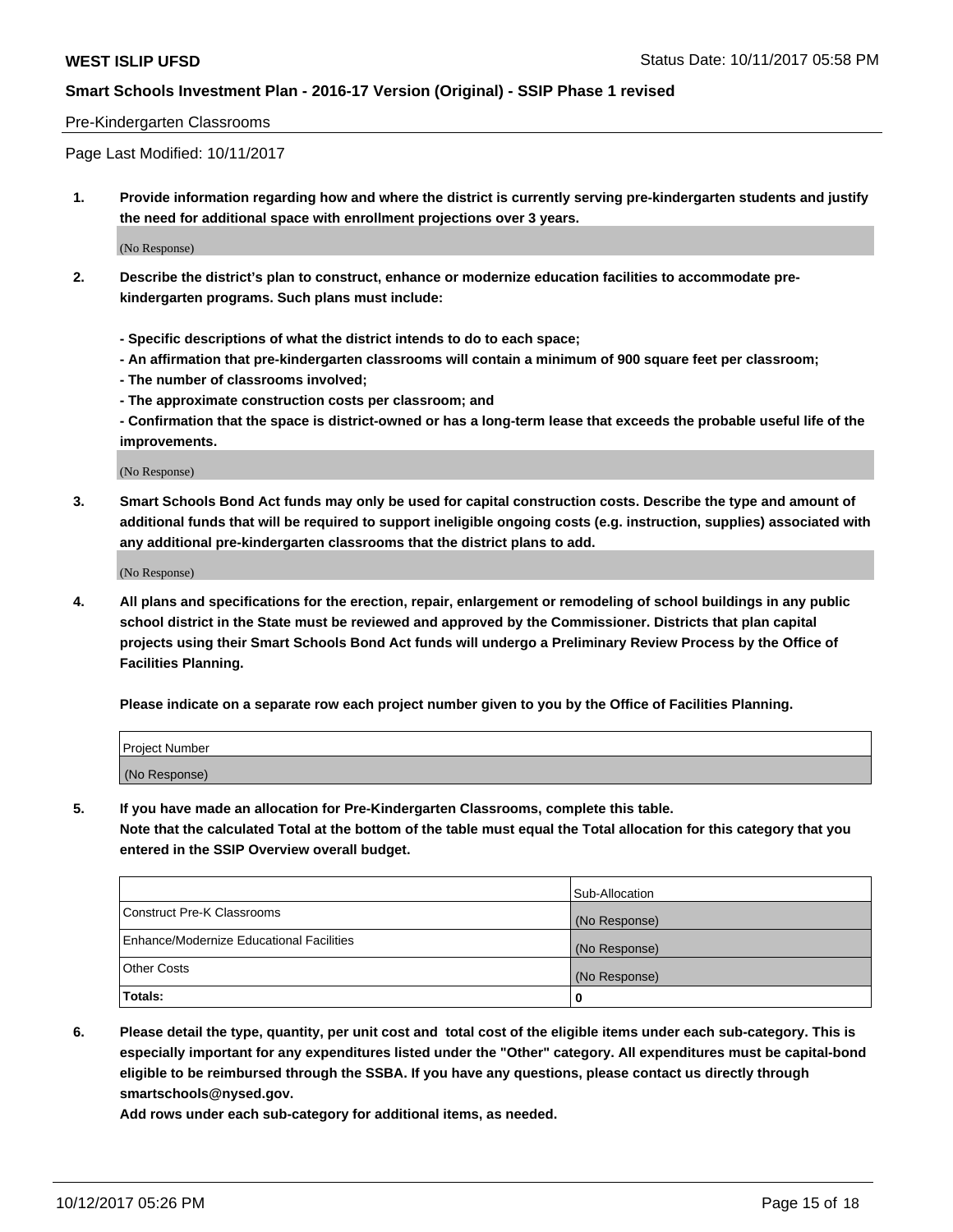# Pre-Kindergarten Classrooms

| Select the allowable expenditure | Item to be purchased | Quantity      | Cost per Item | <b>Total Cost</b> |
|----------------------------------|----------------------|---------------|---------------|-------------------|
| type.                            |                      |               |               |                   |
| Repeat to add another item under |                      |               |               |                   |
| each type.                       |                      |               |               |                   |
| (No Response)                    | (No Response)        | (No Response) | (No Response) | (No Response)     |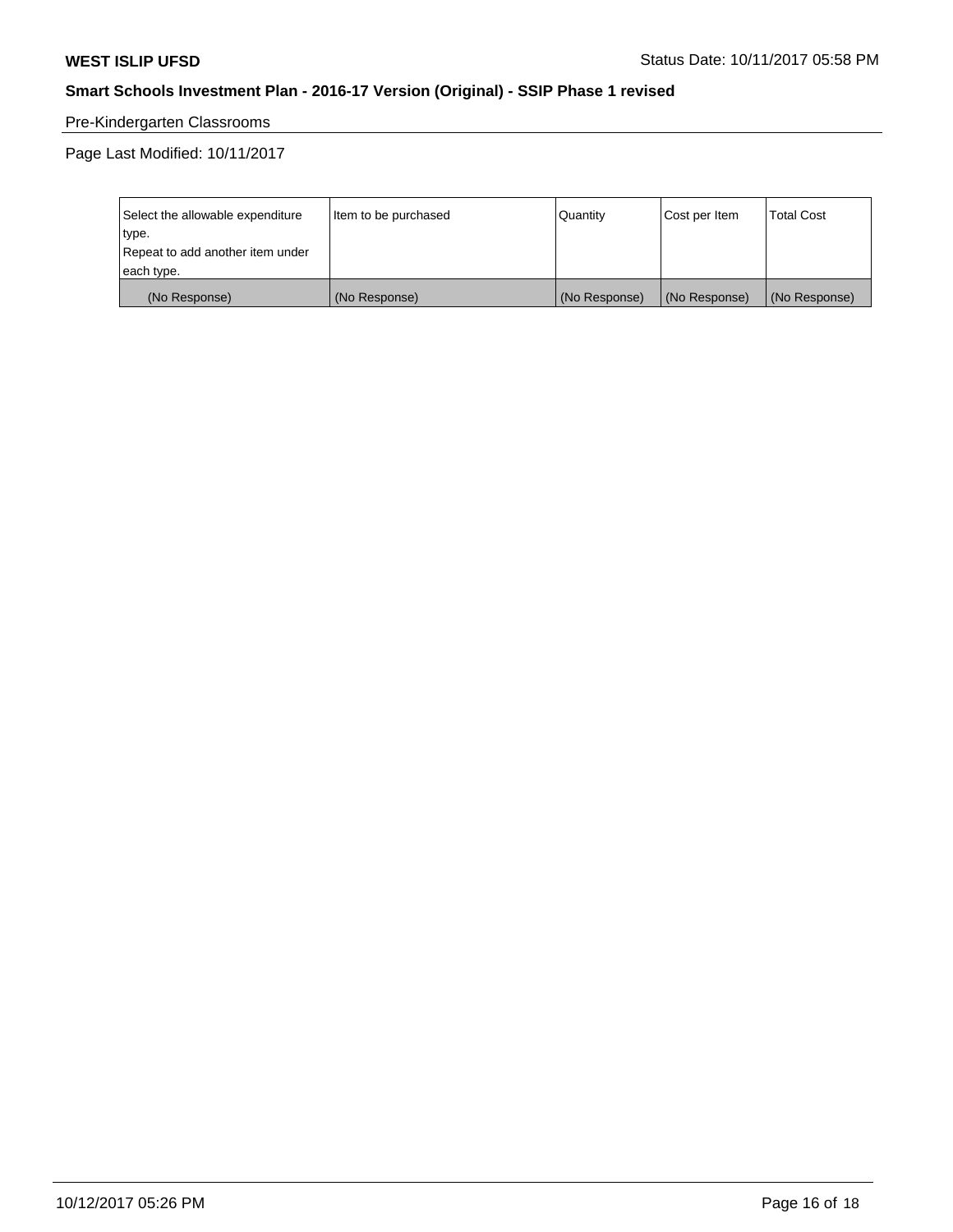#### Replace Transportable Classrooms

Page Last Modified: 10/11/2017

**1. Describe the district's plan to construct, enhance or modernize education facilities to provide high-quality instructional space by replacing transportable classrooms.**

(No Response)

**2. All plans and specifications for the erection, repair, enlargement or remodeling of school buildings in any public school district in the State must be reviewed and approved by the Commissioner. Districts that plan capital projects using their Smart Schools Bond Act funds will undergo a Preliminary Review Process by the Office of Facilities Planning.**

**Please indicate on a separate row each project number given to you by the Office of Facilities Planning.**

| <b>Project Number</b> |  |
|-----------------------|--|
| (No Response)         |  |

**3. For large projects that seek to blend Smart Schools Bond Act dollars with other funds, please note that Smart Schools Bond Act funds can be allocated on a pro rata basis depending on the number of new classrooms built that directly replace transportable classroom units.**

**If a district seeks to blend Smart Schools Bond Act dollars with other funds describe below what other funds are being used and what portion of the money will be Smart Schools Bond Act funds.**

(No Response)

**4. If you have made an allocation for Replace Transportable Classrooms, complete this table. Note that the calculated Total at the bottom of the table must equal the Total allocation for this category that you entered in the SSIP Overview overall budget.**

|                                                | Sub-Allocation |
|------------------------------------------------|----------------|
| Construct New Instructional Space              | (No Response)  |
| Enhance/Modernize Existing Instructional Space | (No Response)  |
| <b>Other Costs</b>                             | (No Response)  |
| Totals:                                        | 0              |

**5. Please detail the type, quantity, per unit cost and total cost of the eligible items under each sub-category. This is especially important for any expenditures listed under the "Other" category. All expenditures must be capital-bond eligible to be reimbursed through the SSBA. If you have any questions, please contact us directly through smartschools@nysed.gov.**

| Select the allowable expenditure | Item to be purchased | Quantity      | Cost per Item | <b>Total Cost</b> |
|----------------------------------|----------------------|---------------|---------------|-------------------|
| type.                            |                      |               |               |                   |
| Repeat to add another item under |                      |               |               |                   |
| each type.                       |                      |               |               |                   |
| (No Response)                    | (No Response)        | (No Response) | (No Response) | (No Response)     |